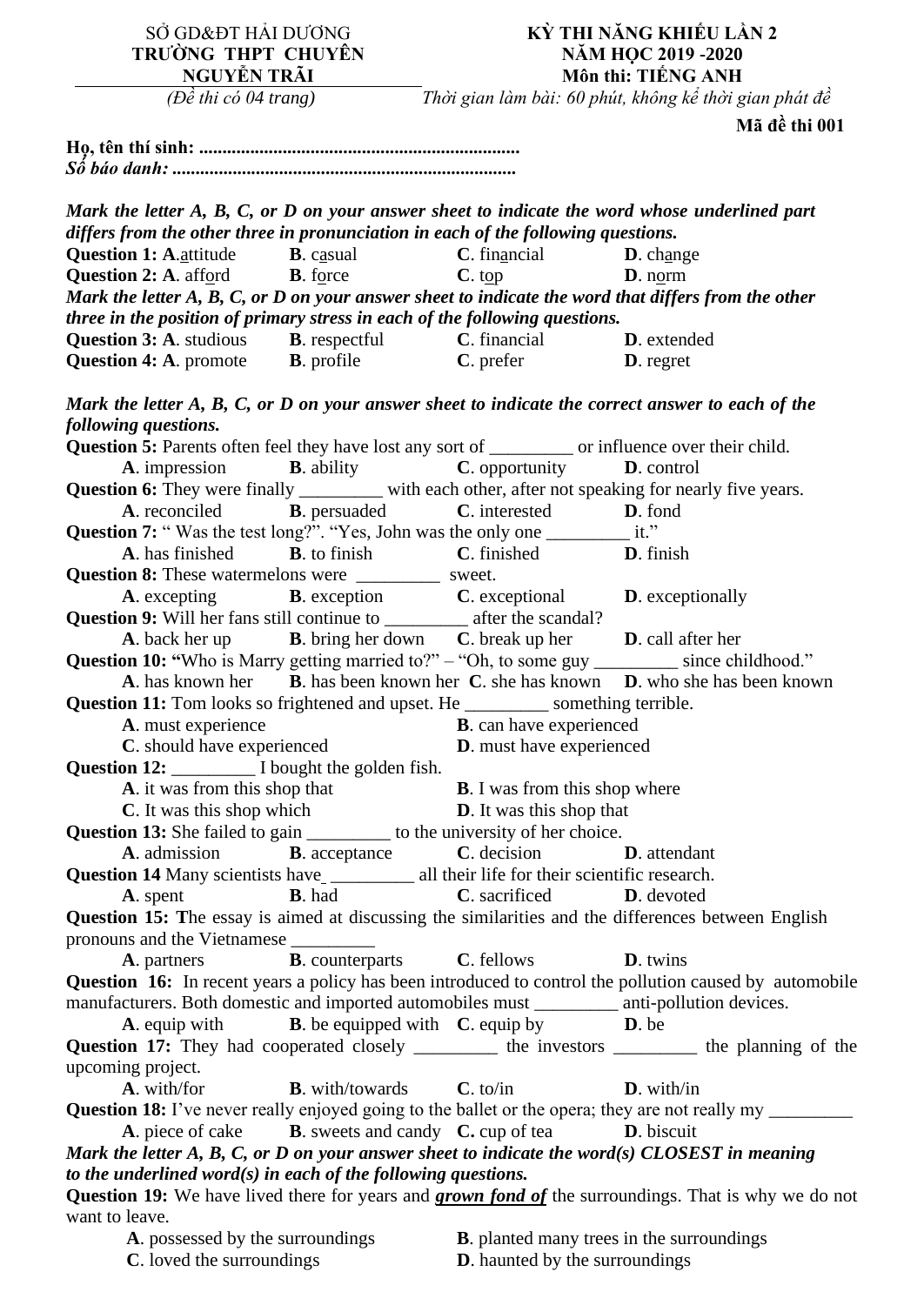| <b>Question 20:</b> The villagers always showed their <b><i>esteem</i></b> for the old man who gave them good advice. |                    |                                                                              |                   |  |  |  |
|-----------------------------------------------------------------------------------------------------------------------|--------------------|------------------------------------------------------------------------------|-------------------|--|--|--|
|                                                                                                                       |                    | <b>A.</b> donation <b>B.</b> adjustment <b>C.</b> sympathy <b>D.</b> respect |                   |  |  |  |
| Mark the letter $A$ , $B$ , $C$ , or $D$ on your answer sheet to indicate the word(s) OPPOSITE in                     |                    |                                                                              |                   |  |  |  |
| meaning to the underlined word $(s)$ in each of the following questions.                                              |                    |                                                                              |                   |  |  |  |
| <b>Question 21:</b> Students are advised to <i>tune out</i> distractions and focus on study.                          |                    |                                                                              |                   |  |  |  |
| <b>A.</b> avoid                                                                                                       | <b>B</b> . forget  | $C.$ neglect                                                                 | <b>D</b> . regard |  |  |  |
| <b>Question 22:</b> Among friends again, we may be happy to <i>confide</i> our innermost secrets.                     |                    |                                                                              |                   |  |  |  |
| <b>A.</b> admit                                                                                                       | <b>B</b> . conceal | $C.$ hint                                                                    | <b>D</b> . reveal |  |  |  |
| Mark the letter A, B, C, or D on your answer sheet to indicate the option that best completes                         |                    |                                                                              |                   |  |  |  |
| each of the following exchanges.                                                                                      |                    |                                                                              |                   |  |  |  |
| <b>Question 23:</b> Hana and Jenifer are talking about a book they have just read.                                    |                    |                                                                              |                   |  |  |  |
| , ,<br>- Hana: "The book is really interesting and educational." - Jenifer: "                                         |                    |                                                                              |                   |  |  |  |
| A. I'd love it.                                                                                                       |                    | <b>B</b> . That's nice of you to say so.                                     |                   |  |  |  |
| <b>C</b> . I couldn't agree with you more.                                                                            |                    | D. Don't mention it.                                                         |                   |  |  |  |
| <b>Question 24:</b> Mum and Ron are in the living room                                                                |                    |                                                                              |                   |  |  |  |
| , ,<br>- Mum: "Would you like a cheese cake I just made, darling." - Ron: "                                           |                    |                                                                              |                   |  |  |  |
| A. That would be lovely.                                                                                              |                    | <b>B.</b> Either, I don't mind.                                              |                   |  |  |  |
| C. I could help you make it.                                                                                          |                    | <b>D.</b> I'm having a test tomorrow                                         |                   |  |  |  |

#### *Read the following passage and mark the letter A, B, C, or D on your answer sheet to indicate the correct word or phrase that best fits each of the numbered blanks from 25 to 29.*

In a healthy relationship, both partners respect, trust and embrace each other's differences. Both partners are able to communicate effectively their needs and listen to their partner, and work to resolve conflict in a rational and (25) \_\_\_\_ way. But maintaining a healthy relationship (26) \_\_\_\_ for skills many young people are never taught. A lack of these skills, and growing up in a society that sometimes celebrates violence or in a community that experiences a high rate of violence, can lead to unhealthy and even violent relationships among youth.

Dating violence includes psychological or emotional violence, such as controlling behaviours or jealousy; physical violence, such as hitting or punching. More than 20 percent of all adolescents report having experienced (27) \_\_\_\_\_ psychological or physical violence from an intimate partner - and underreporting remains a concern.

Adolescents, especially older adolescents, often have romantic relationships, which are long-term, serious, and intimate. Society has a responsibility to provide young people with the resources, skills, and space (28) \_\_\_\_\_ to safeguard their physical and emotional well being in these relationships. Youthserving professionals, educators, and parents can help young people in need access services to (29) dating abuse victimisation. Research also has shown that programmes intended to prevent dating violence can be successful.

| <b>Question 25: A. non-violent</b>   | <b>B</b> . violently   | C. violent   | <b>D</b> . violence  |
|--------------------------------------|------------------------|--------------|----------------------|
| <b>Question 26: A. asks</b>          | <b>B</b> . calls       | C. looks     | <b>D</b> . requires  |
| <b>Question 27: A. both</b>          | <b>B</b> . either      | C. neither   | <b>D</b> . whether   |
| <b>Question 28: A. necessitating</b> | <b>B</b> . necessarily | C. necessary | <b>D</b> . necessity |
| <b>Question 29: A. address</b>       | <b>B</b> . obey        | $C.$ deny    | <b>D</b> . confess   |

## *Read the following passage and mark the letter A, B, C, or D on your answer sheet to indicate the correct answer to each of the questions from 30 to 34.*

Successful students often do the followings while studying. First, they have an overview before reading. Next, they look for important information and pay greater attention to it (which often needs jumping forward or backward to process information). They also relate important points to one another. Also, they activate and use their *prior* knowledge. When they realize that their understanding is not good, they do not wait to change strategies. Last, they can monitor understanding and take action to correct or "fix up" mistakes in comprehension.

Conversely, students with low academic achievement often demonstrate ineffective study skills. They tend to assume a passive role, in learning and rely on others (e.g., teachers, parents) to monitor their studying, for example, low-achieving students often do not monitor their understanding of content; they may not be aware of the purpose of studying; and they show little evidence of looking back, or employing "fix- up" strategies to fix understanding problems. Students who struggle with learning new information seem to be unaware that they must extent effort beyond simply reading the content to understand and remember it. Children with learning disabilities do not plan and judge the quality of their studying. Their studying may be disorganized. Students with learning problems face challenges with personal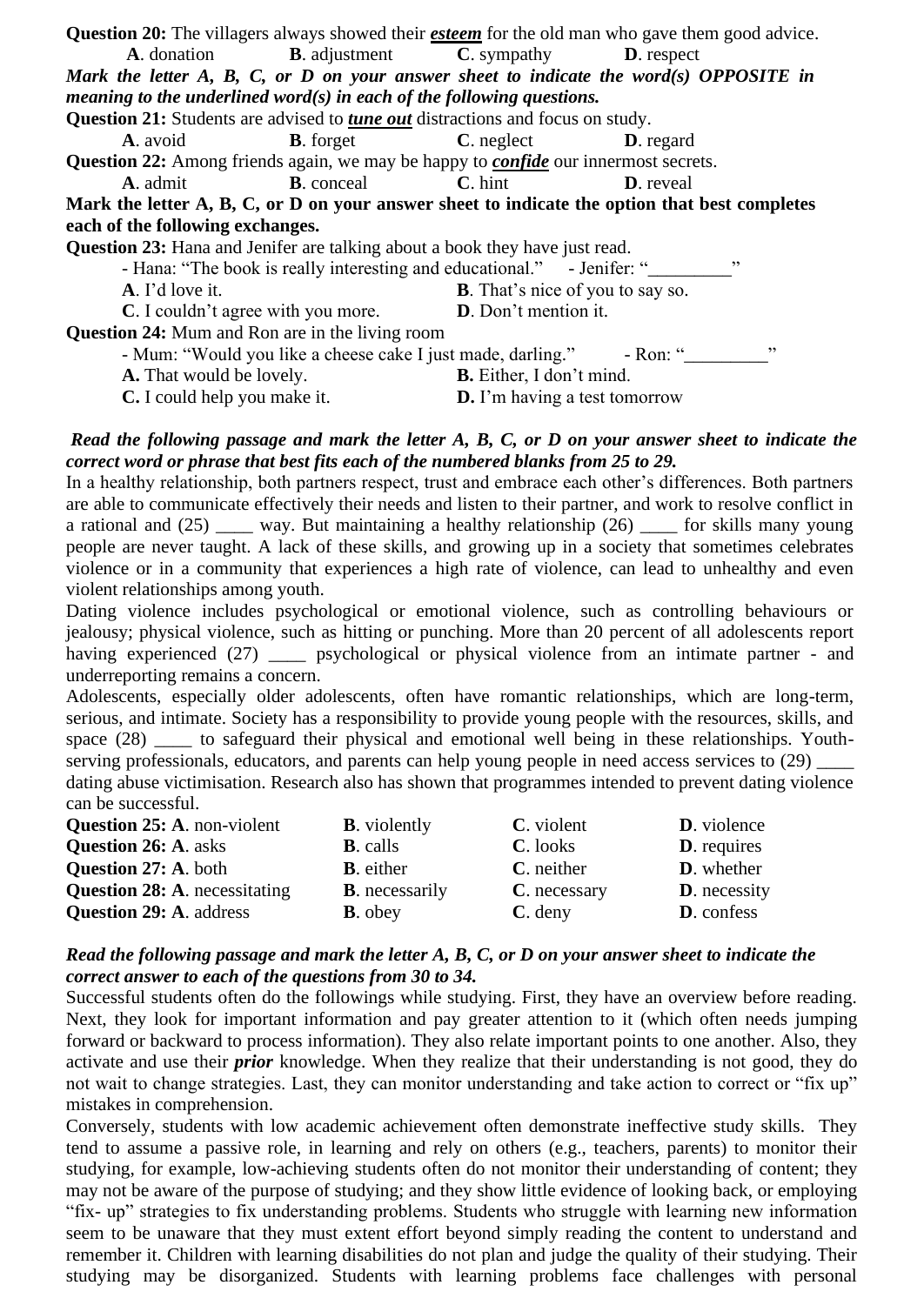organization as well. They often have difficulty keeping track of materials and assignments, following directions, and completing work on time. Unlike good studiers who employ a variety of study skills in a flexible yet purposeful manner, low- achieving students use a restricted range of study skills. *They* cannot explain why good study strategies are important for learning; and they tend to use the same, often ineffective study approach for all learning tasks, ignoring task content, structure or difficulty.

*(Source: Adapted from Study Skills: Managing Your Learning — NUI Galway)*

**Question 30:** What is the topic of the passage?

**A**. Successful and low-academic achieving students

**B**. Successful learners and their learning strategies

**C**. Study skills for high school students

**D**. Effective and ineffective ways of learning

**Question 31:** The word "prior" in the first paragraph is closest meaning to \_\_\_\_\_?

**A**. important **B.** earlier **C**. forward **D**. good

**Question 32:** Which of the followings is NOT an evidence of monitoring studying?

**A.** Being aware of the purpose of studying **B**. Monitoring their understanding of content

**C.** Fixing up mistakes in understanding **D**. Looking at their backs

**Question 33:** According to the passage, to learn new information, low-achieving students do NOT .

- **A**. just understand it **B**. relate it to what they have known
	- **C**. simply remember it **D**. read it

**Question 34:** The underlined pronoun "They" in the last sentence refers to \_\_\_\_\_\_.

**A**. study strategies **B**. study skills

**C**. low-achieving students **D**. good studiers

# *Read the following passage and mark the letter A, B, C, or D on your answer sheet to indicate the correct answer to each of the questions from 35 to 42.*

 In American, although most men still do less housework than their wives, that gap has been halved since the 1960s. Today, 41 per cent of couples say they share childcare equally, compared with 25 percent in 1985. Men's greater involvement at home is good for their relationships with their spouses, and also good for their children. Hands-on fathers make better parents than men who let their wives do all the nurturing and childcare. They raise sons who are more expressive and daughters who are more likely to do well in school - especially in math and science.

In 1900, life expectancy in the United States was 47 years, and only four per cent of the population was 65 or older. Today, life expectancy is 76 years, and by 2025, it is estimated about 20 per cent of the U.S. population will be 65 or older. For the first time, a generation of adults must plan for the needs of both their parents and their children. Most Americans are responding with remarkable grace. One in four households gives the **equivalent** of a full day a week or more in unpaid care to an aging relative, and more than half say they expect to do so in the next 10 years. Older people are less likely to be impoverished or incapacitated by illness than in the past, and have more opportunity to develop a relationship with their grandchildren.

Even some of the choices that worry people the most are turning out to be **manageable**. Divorce rates are likely to remain high, and in many cases marital breakdown causes serious problems for both adults and kids. Yet when parents minimize conflict, family bonds can be maintained. And many families are doing **this**. More non-custodial parents are staying in touch with their children. Child-support receipts are rising. A lower proportion of children from divorced families are exhibiting problems than in earlier decades. And stepfamilies are learning to maximize children's access to supportive adults rather than cutting them off from one side of the family.

**Question 35:** Which of the following can be the most suitable heading for paragraph 1?

**A**. Men's involvement at home **B**. Benefits of men's involvement at home

**C**. Drawbacks of men's involvement at home **D**. Children studying math and science **Question 36:** Nowadays, \_\_\_\_ of men help take care of children.

**A**. 50% **B**. 41% **C**. 25% **D**. 20%

**Question 37:** According to the writer, old people in the USA \_\_\_\_.

**A**. are experiencing a shorter life expectancy

**B**. receive less care from their children than they used to

**C**. have better relationships with their children and grandchildren

**D**. may live in worst living conditions

**Question 38:** Which of the following is NOT true about divorce rates in the USA?

**A**. They will still be high.

**B**. They can cause problems for both parents and children.